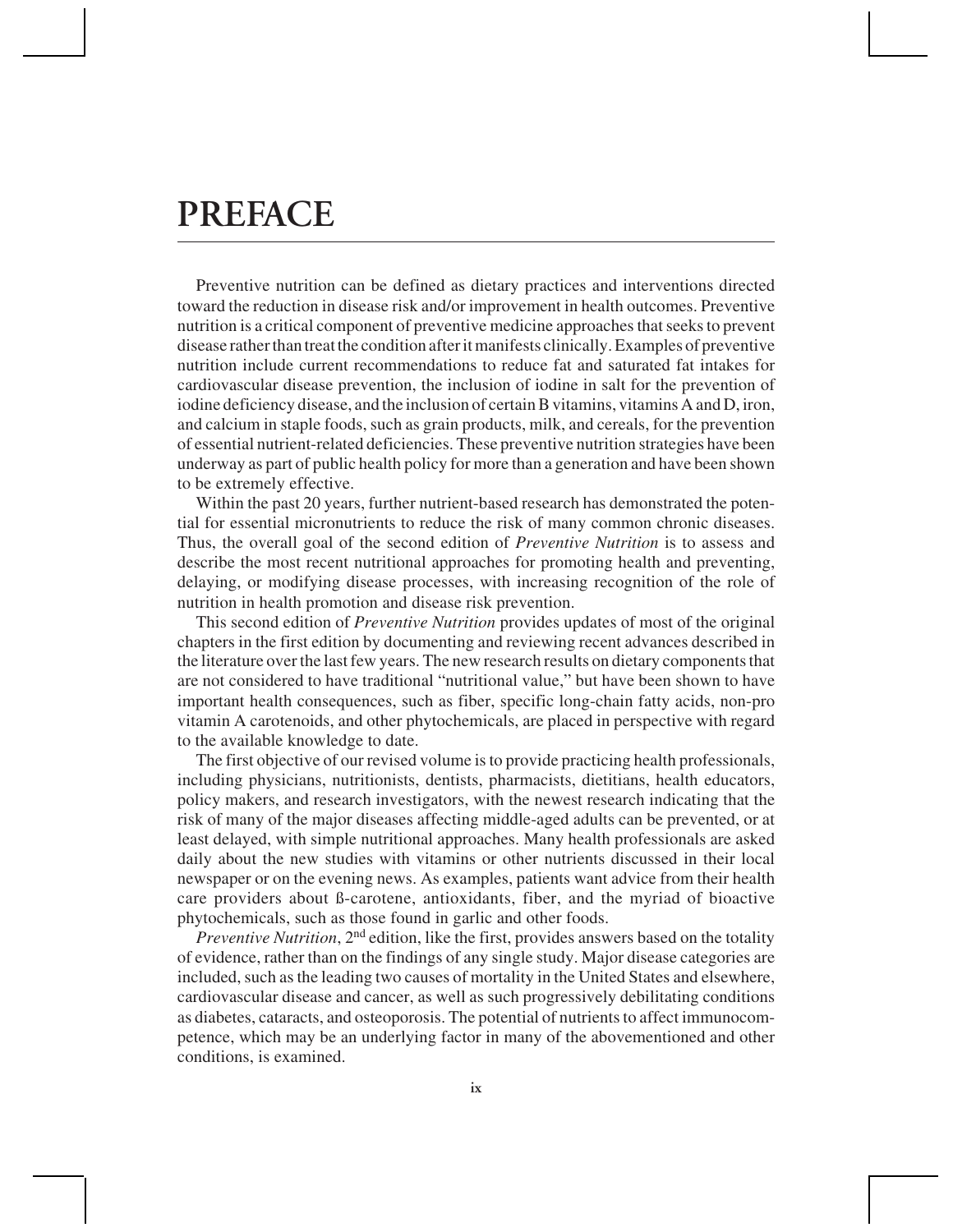The second objective is to examine key research linking nutritional status with the prevention of birth defects and optimization of birth outcomes. Recent evidence that micronutrient status can also improve the potential for the health, vision, and intellectual capacity of children is discussed. The need for physicians and nutritional care providers as well as both potential parents to strongly advocate a new paradigm of long-range planning for pregnancy is underscored. Research clearly shows that the preconceptional period, about three months before conception, through the third month of pregnancy is the time when many serious birth defects occur; thus, the old paradigm that women can wait for prenatal care until weeks or months after conception is no longer valid.

A unique feature of this volume is the section that examines the successes, and consequent public health implications, of national preventive nutrition strategies, not only in the United States and Europe, but also in "Westernizing" nations and developing countries. As the demographics of US and European populations change and become more multicultural, it is increasingly important for health professionals to understand the nutritional backgrounds and diversities of their patients. As important, there may be significant national dietary initiatives that provide roadmaps for effective implementation of preventive nutrition within an overall strategy of health improvement, especially for vulnerable members of the population, such as the poor.

The evaluation of the totality of the evidence will be critical in leading to recommendations that can lower risk of disease, morbidity, and mortality and at the same time reduce the burden of health care costs for all. The economic consequences of preventive nutrition cannot be easily overlooked. Based on the annual costs associated with hospitalizations alone, documented in the 1992 National Hospital Discharge Survey, the estimated savings associated with reducing chronic disease risk has been shown to be substantial. For coronary heart disease, the chronic disease responsible for the largest number of hospitalizations per year in the United States, the total for hospitalization charges, excluding physician fees, was approximately \$57.6 billion in 1995 dollars. Using the recent epidemiologic literature examining the reduction in risk of heart disease associated with the highest antioxidant status, it can be estimated that \$22 billion per year could be saved in this disease category alone once preventive nutrition measures were fully implemented (Chapter 9,  $1<sup>st</sup>$  edition).

The costs associated with hospitalizations resulting from cancer are also substantial. The average annual hospitalization charges for stomach cancer are about \$1 billion; breast cancer costs about \$1.8 billion; for head and neck cancers, which are more rare than the two other cancers discussed, the hospitalization costs are still high, although under \$1 billion per year. It is estimated that hospitalization costs associated with stomach and breast cancer could each be reduced by one-third; head and neck cancers could be halved based on projections that use published estimates of risk reduction associated with the highest intakes of antioxidant micronutrients.

Cardiovascular disease, cancer, and cataracts are examples of chronic diseases with long durations of onset; thus, long-term preventive nutrition strategies are needed. Therefore, the economic benefits that are projected would not be realized in a short period of time, and it may take years before the economic as well as personal and national health benefits can be seen. There are, however, other adverse health conditions that are more acute in time frame, and the economic consequences could be measured in a shorter time period than required for prevention of chronic diseases. For example, the effects of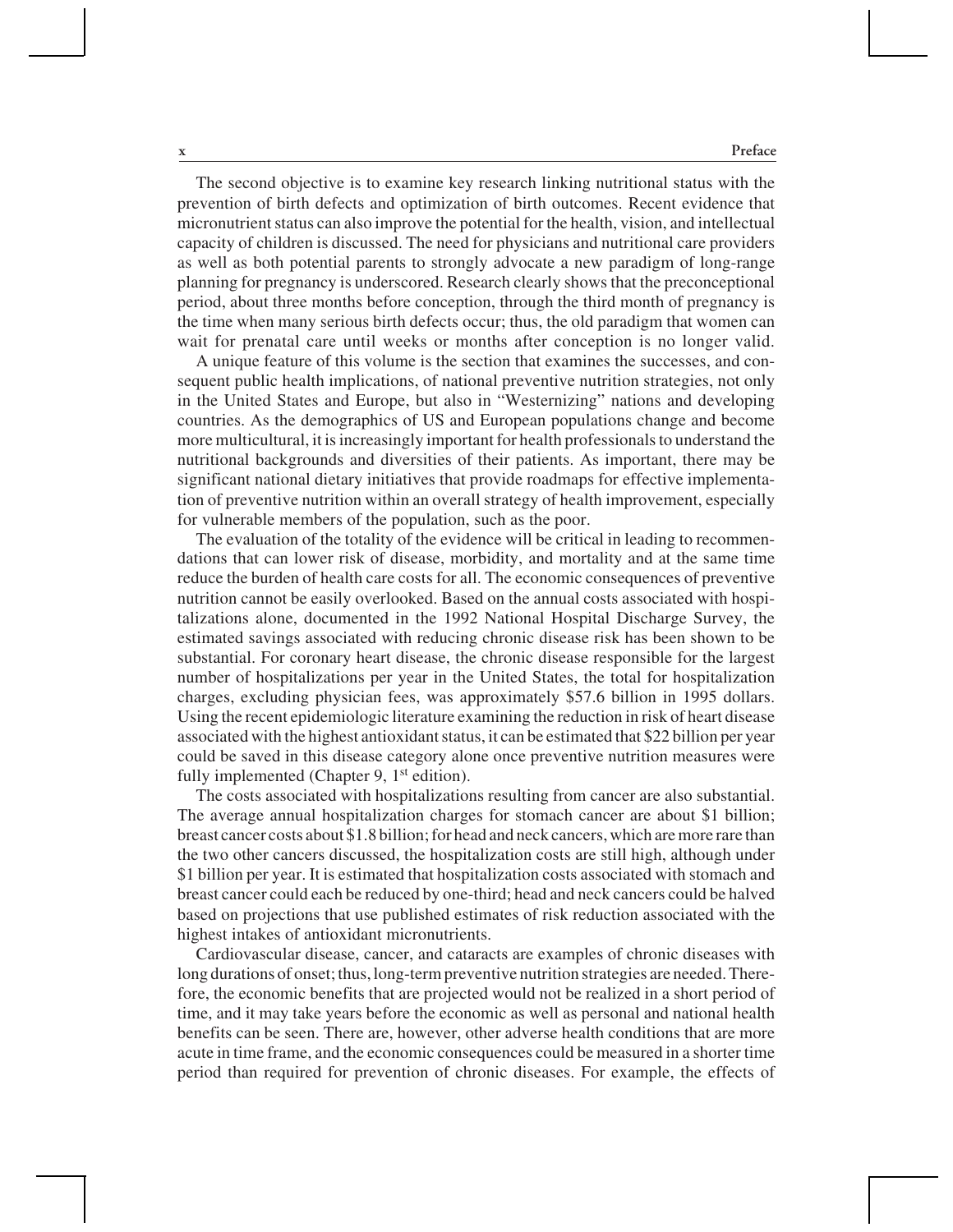| <i>Disease</i>               | Reductions based on only hospitalization<br>$Costs/yr$ , \$ |
|------------------------------|-------------------------------------------------------------|
| Cardiovascular disease       | 22 billion                                                  |
| Cancer                       | 1 billion                                                   |
| Cardiovascular birth defects | 800 million                                                 |
| Low birth weight             | 500 million                                                 |
| Neural tube birth defects    | 70 million                                                  |
| Cataract                     | 2 million                                                   |

**Table 1 Potential Economic Consequences of Preventive Nutrition**

preventive nutrition strategies on the hospitalization costs involved in adverse pregnancy outcomes could be documented in a relatively short period of time.

Birth defects are the number one cause of hospitalizations associated with birth-related disorders. Low birth weight accounts for the second largest number of hospitalizations. Birth defects and low birth weight are also the two major causes of infant mortality in the United States. Thus, the potential to reduce both infant morbidity and mortality through nutritional interventions provides a real possibility of verifying the economic and consequent health benefits of relatively short-term dietary changes.

As a specific example, within the past decade, significant research has documented that women who take a folic acid-containing multivitamin daily for at least one month before conception and during their pregnancies have approximately a 50% decrease in neural tube defect (NTD) outcomes (Chapter 15). The expected annual savings associated with lowered NTD-related outcomes is about \$70 million. By far the greatest savings would be seen in the reduction of cardiovascular birth defects, which are the greatest cause of birth-related hospitalizations. Based on intervention and epidemiologic studies, it is estimated that the annual savings could reach \$800 million. In addition to NTD and cardiovascular birth defects, there are also significant reductions in renal defects, cleft lip/palate, and limb reductions seen in women who use multivitamin supplements before and during pregnancy.

Low-birth-weight infants include those from premature births as well as small for gestational age term infants. In both cases, hospitalization costs are projected to be over \$2 billion annually. There are studies that indicate that reduction in iron deficiency anemia, as well as improved zinc and/or folic acid status, can significantly reduce the risk of low-birth-weight pregnancy outcomes (Chapter 17). The estimated hospital-associated savings would be many millions of dollars per year (Table 1).

Economic estimates have not been made for all of the areas covered in the chapters in this book. However, it seems logical that the improvement seen in the immune responses of the elderly who took a multivitamin supplement (Chapter 13) would result in lowered hospitalizations associated with respiratory infections, for instance. Likewise, improved immune status via vitamin A supplementation in children could prevent infection-associated morbidity and mortality (Chapter 14).

It should be realized that many of the nutrient recommendations provided in this volume that appear to be related to one specific health factor or disease in fact "cross over"